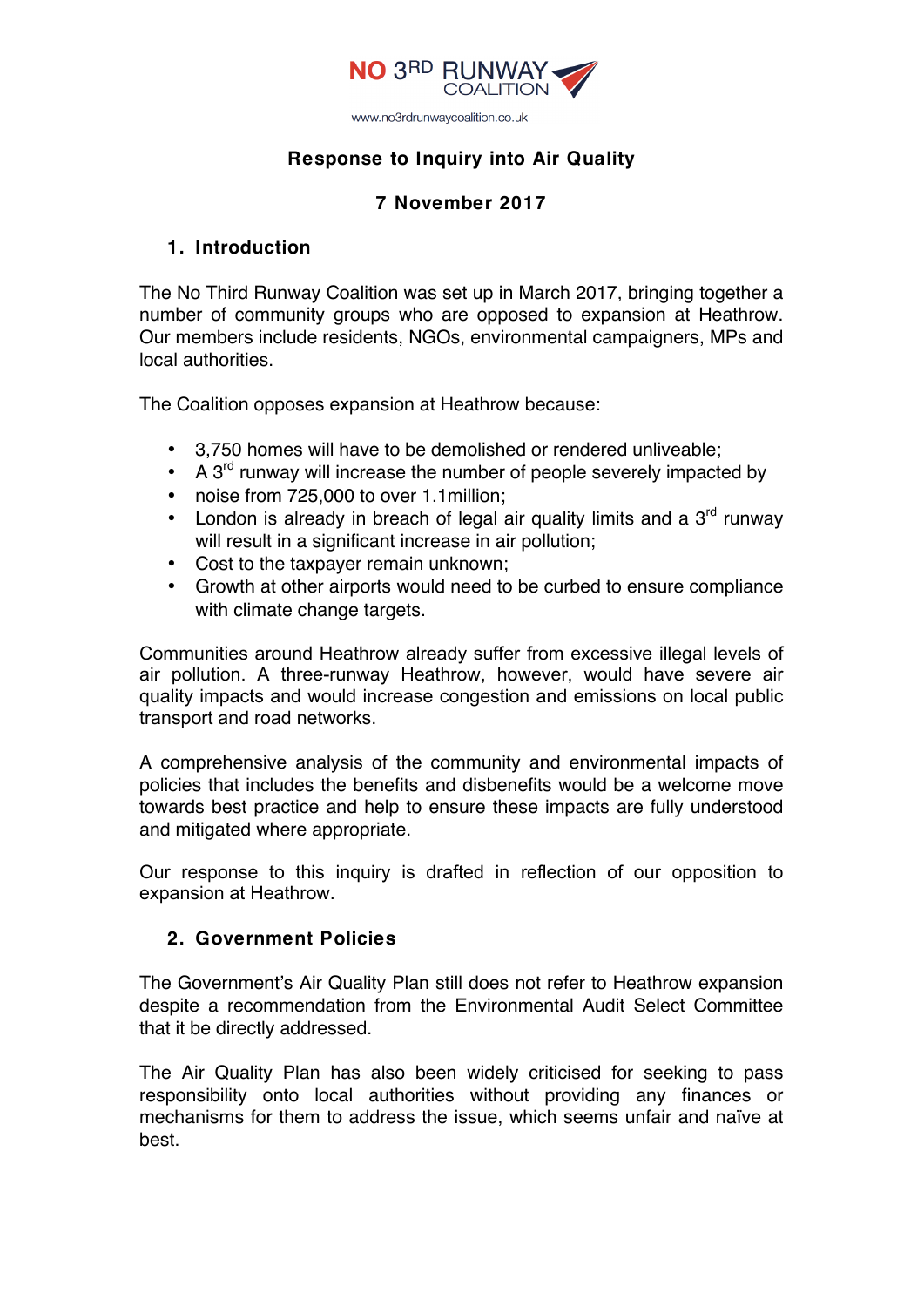

www.no3rdrunwaycoalition.co.uk

The Air Quality Plan sets out some laudable ambitions but has failed to set out concrete actions that can be taken to improve air quality in cities now. The communities around Heathrow already suffer the consequences of congested roads coupled with polluting aircraft overhead and this situation will only get worse with expansion.

The plan lacks specific actions that would enable legal limits to be met and cleaner air established sooner rather than later. For example, the ban on petrol and diesel vehicles does not come into practice until 2040, some 15 years after a third runway at Heathrow is predicted to open.

The Government's Clean Growth Strategy gives rise to serious concerns given that aviation emissions are barley mentioned. All reputable evidence to date indicates that keeping aviation emissions to 2005 levels will be challenging even without runway expansion. In its progress report to Government in June 2017, the CCC had the following to say on aviation:

*"If aviation emissions are anticipated to be higher than 2005 levels – as in the central case in the business case for an additional runway at Heathrow airport – then other sectors would have to plan for correspondingly higher emissions reductions. We would expect to see this reflected in the Government's plan for meeting the fourth and fifth carbon budgets."*

Rather than providing any detail, the strategy simply seems to imply that the emissions levels can be met as long as action is taken in other sectors. It appears that the Government has now calculated that anticipated emissions cuts from other sectors will not only be met but also exceeded. It should make publicly available any work undertaken that supports such a conclusion.

It is crucial that those sectors of the economy that will be required to pick up the shortfall caused by growth in aviation emission. In particular, Parliament should be made aware of what the likely impact will be on consumers' bills.

Heathrow airport, already responsible for half the total emissions from UK aviation, must not be allowed to expand until the Government has an answer on how to tackle the sector's CO2. The strategy effectively admits that it's not possible to meet the CCC's recommendation for keeping aircraft emissions within the limits of the Climate Change Act while building a third runway, but seems to have no answer on how it will account for this.

To date the NPS process has only undertaken a Health Impact Analysis of the impact of expansion at Heathrow on the health of local communities. A full Health Impact Assessment must be undertaken before a parliamentary vote is taken on the NPS.

The Airports Commission report assessed the effects of a third runway at Heathrow as moderately adverse for health outcomes (including mental and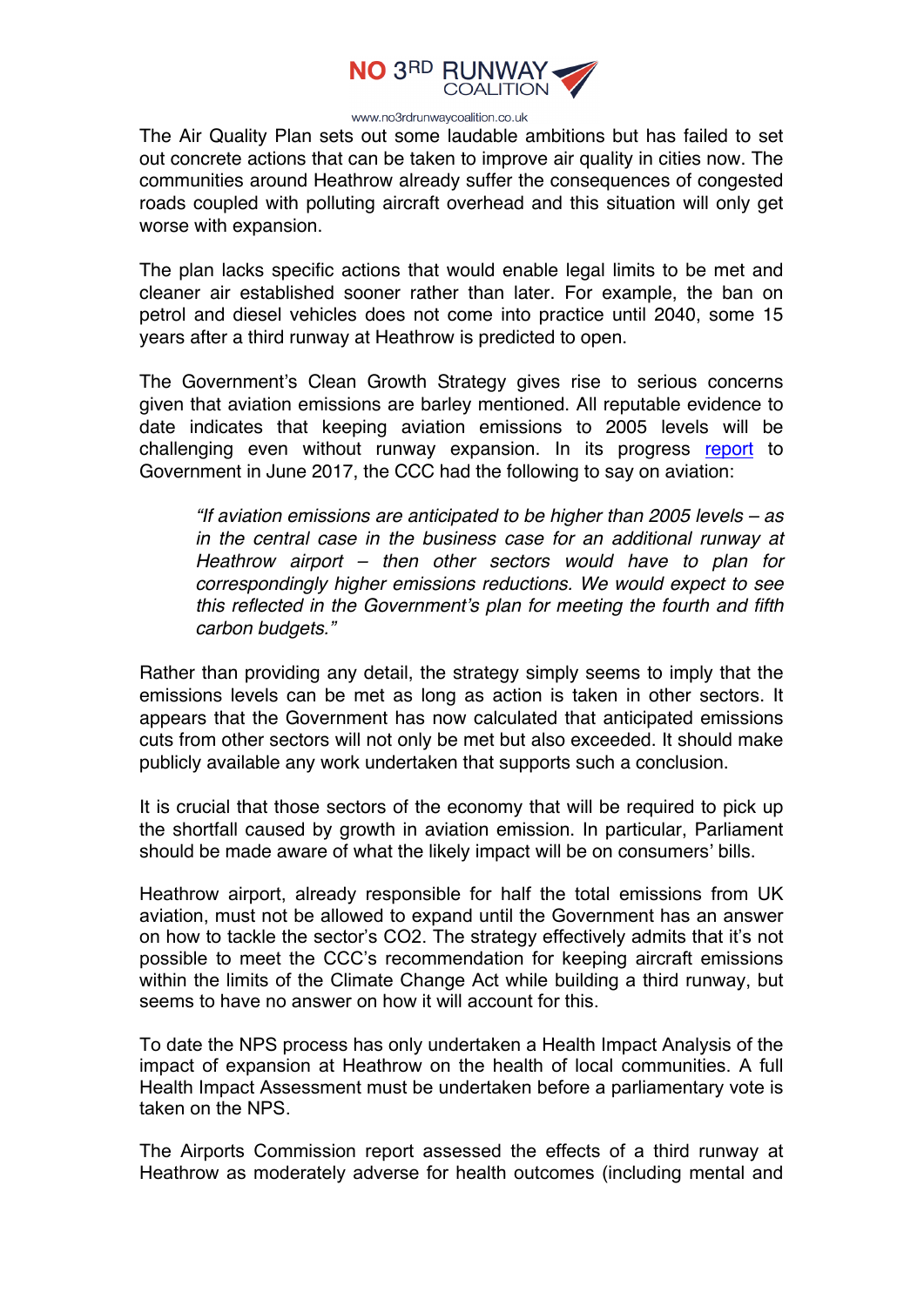

www.no3rdrunwaycoalition.co.uk

physical health) and majorly adverse for children's cognitive development. The draft NPS has failed to give sufficient weight to these very serious impacts.

The draft NPS should have made it a condition of any scheme that specific and proven mitigations are introduced that ensures that there is no increase in adverse health and educational impacts. The failure to do so is a serious abdication of Government responsibility.

The updated National Policy Statement on Airports assumes that air pollution will not increase as a result of expansion at Heathrow as long as both the Air Quality Plan and the Clean Growth Strategy are implemented fully and effectively. The full and effective implementation of Government plans does not have a robust and successful history on which one can support this assumption with any confidence.

#### **3. Heathrow and Air Pollution**

Heathrow has long represented an air pollution challenge, with aircraft, passenger and freight traffic all adding to background pollution from traffic on local roads, some of which regularly breach air pollution limits.

It's beyond doubt that expansion would worsen pollution compared with a noexpansion future. Analysis by the Airports Commission (2014) found that by 2030:

The scheme would increase emissions of nitrogen oxides by 26% above the 'do minimum' two-runway scenario predominantly as a result of increased aircraft emissions;

Expected exceedences of the National Emissions Ceiling Directive (NECD) limits for both NOx and particulate matter would be exacerbated by expansion. The UK has so far been compliant with the NECD but current projections suggest future breaches are likely.

A third runway at Heathrow will result in at least 250,000 more planes using the airport. It seems likely that the only way not to exceed legal limits on air pollution will be to limit the number of planes using the third runway.

The Airports Commission Report (2015) showed that, without mitigation, Heathrow expansion would lead to the Bath Road having the worst NO2 concentrations in Greater London. Government has since failed to demonstrate that a three-runway Heathrow won't have the worst NO2 concentrations in Greater London - risking the compliance of the zone and EU fines on the UK.